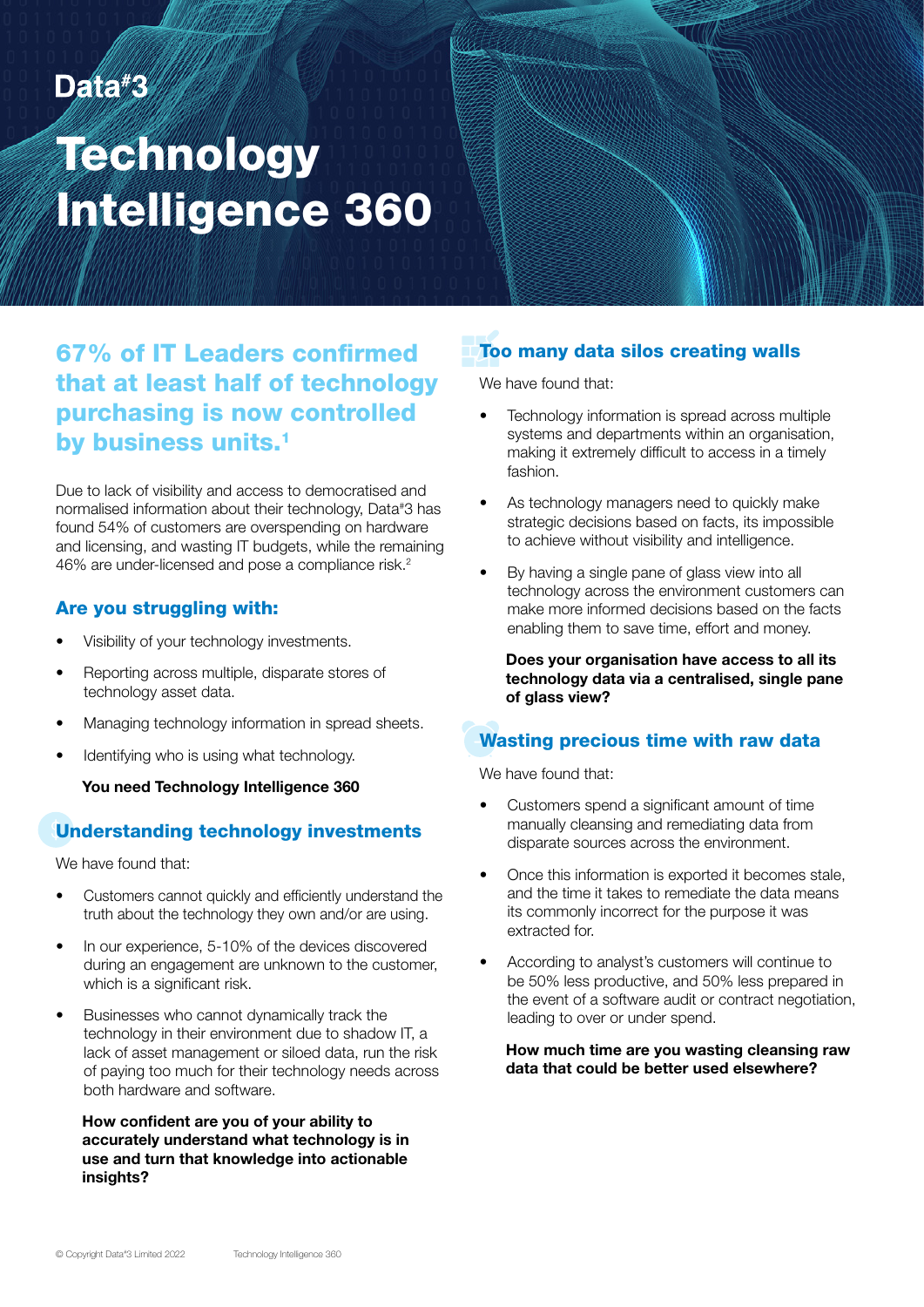## Data#3

## **Technology** Intelligence 360

*"In our experience, 99% of organisations miscalculate the size of their IT environment, on average under or overestimating by 21%."*

Peter Taylor,

National Practice Manager, Technology Intelligence and SAM Solutions, Data# 3.

#### What is Technology Intelligence 360?

Data# 3's Technology Intelligence 360 Solution provides customers with a single pane of glass view into their technology investments, with a focus on normalising and augmenting existing data sources, rather than introducing additional cost and complexity.

Technology Intelligence 360 is an agentless solution that enables customers to maximise the investment in existing data sources such as Intune, SCCM and Hypervisor technologies, while taking advantage of an industry leading Snow Software platform, hosted and delivered by Data# 3.

Broken into four key components across Technology, Installation, Hosting and Support, the Technology Intelligence 360 solution starts customers on a journey of obtaining trustworthy, democratised, normalised and augmented data that accelerates business decision making and enables technology asset managers to perform in their roles more effectively.

The Technology Intelligence 360 solution is the start of every customers journey to better technology asset management.

Data# 3's Technology Intelligence 360 solution provides customers with complete flexibility to "Build You Own Service" (BYOS), delivering a Gold, Silver and Bronze purchasing model for the Installation and Support components, as well as an innovative "Periodic Table" of "Service Elements" that can be added to your service when you need them, or are ready to consume them, delivering a true, consumption based service for technology data management.

Customers can expect to receive:

- Access to the Technology Intelligence Platform.
- Basic user training.
- Onshore Service Management and 1st Level Technical Support.
- Complimentary MACD Service Credits.

#### What are the Periodic Table and Service Elements?

An innovative way to present and consume services, the periodic table shows all the 'value elements' that Data# 3 can provide when the time is right for you. Service elements are broken into the following 9 categories:

- Inventory+
- **Customisation**
- Software Asset Management (SAM)
- Software as a Service (SaaS)
- Hardware Asset Management (HAM)
- **Security**
- **Enterprise**
- Finance
- **Adoption**